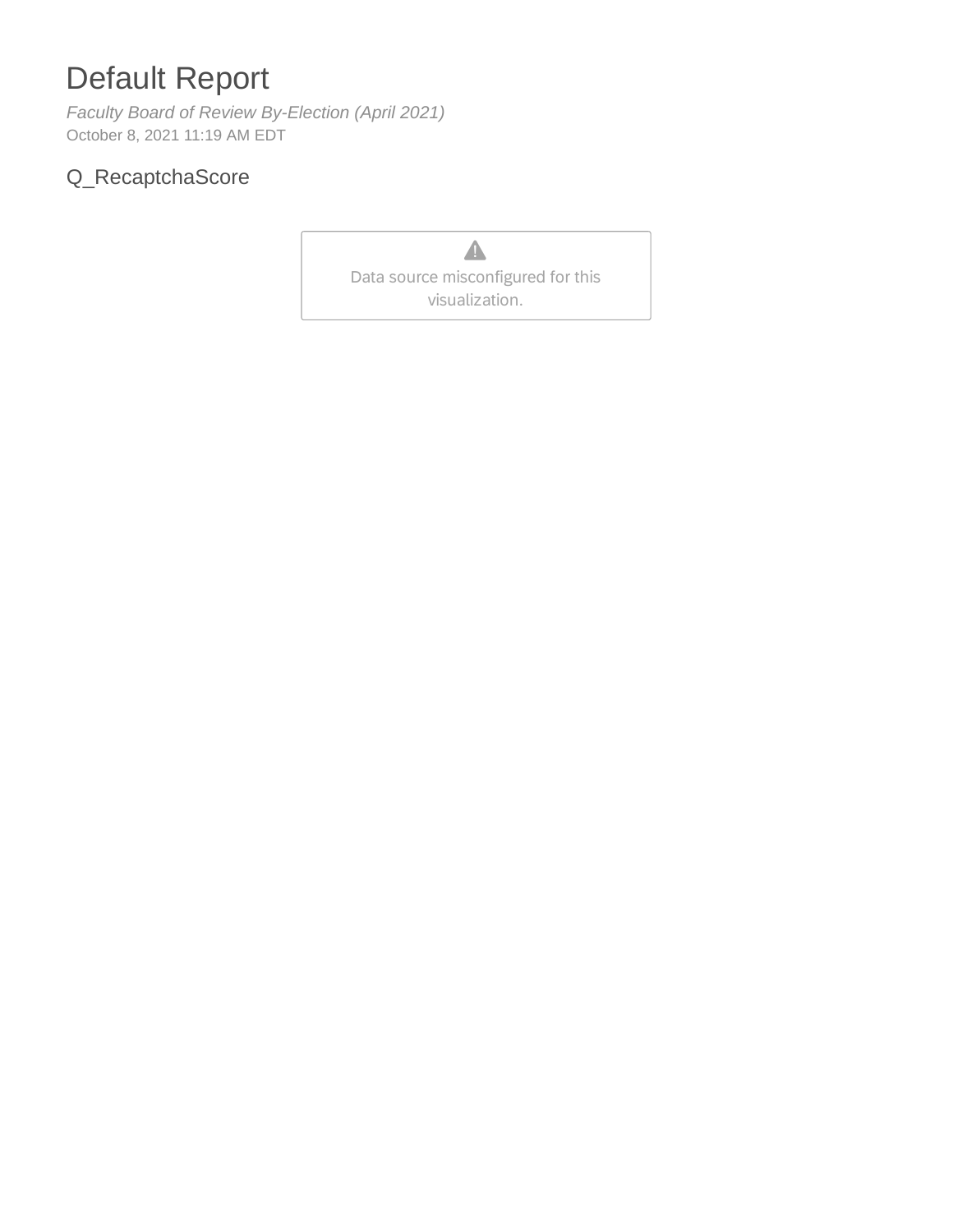Q1 - Faculty Board of Review By-Election to Fill Two Short-Term Vacancies The FBR considers cases of faculty grievances. Unlike most committees, the FBR serves by the calendar year. Current Membership of the FBR: Final calendar year of term is indicated in parentheses. Rosalie Aldrich (Associate Professor, HSS, '20) – short term Sue McFadden (Chair, Associate Professor, LIB, '21) Robert Mulligan (Professor, BUSE, '21) Vacancy ('20) Vacancy ('21) Vote for Two (2) of the candidates below.